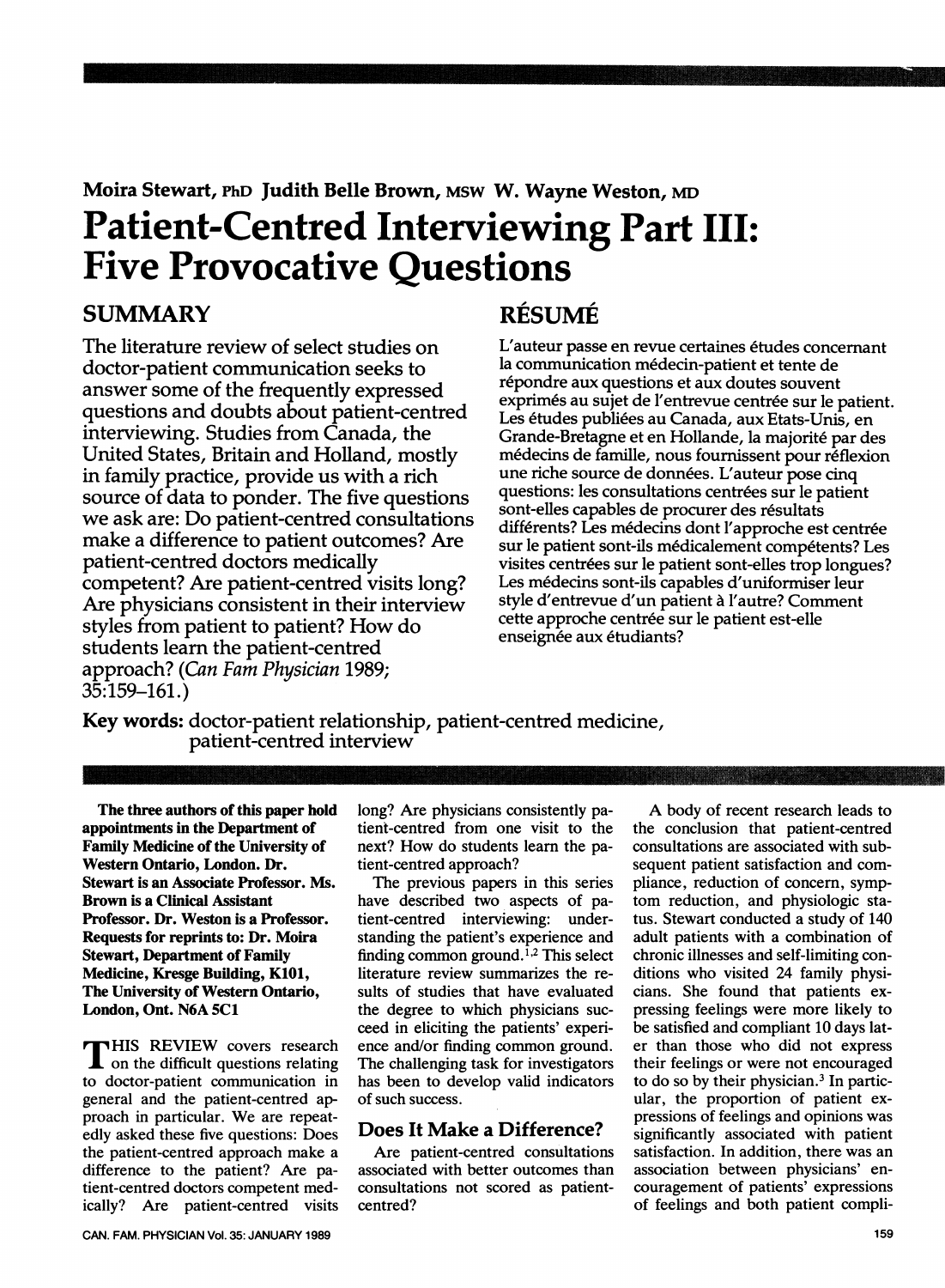ance (self-report) and patient satisfaction (with personal qualities of the physician).

Henbest conducted a study of 73 adult patients with one new symptom visiting six family physicians. $4$  He showed that high-scoring consultations (on patient-centredness) were related to:

\* decreased patient concern about the presenting symptom;

• patient's perception that the presenting problems were fully discussed;

• patient's perception that the doctor had fully understood his/her reasons for the visit.

A study of 272 patients presenting to family physicians with a new complaint of headache found that a good outcome at one year was associated with the patient's assessment that they had had the opportunity to discuss their problem fully on the first visit.<sup>5</sup>

Bass and colleagues report a study of 193 patients with new episodes of common symptoms (non-respiratory).6 After controlling for demographic, psychological, and social variables, the only element related to the resolution of the symptom was doctor-patient agreement about the nature of the problem.

Greenfield and Kaplan have conducted experiments in which diabetic and hypertensive patients were educated to be more assertive in expressing their expectations and asking questions of their physician.<sup> $7-9$ </sup> The experimental patients showed better functional status and physiologic outcomes (blood-glucose and bloodpressure readings) than control patients. Audiotape analysis of the doctor-patient interaction showed that patients who were more controlling, showed more emotion (particularly negative emotion), and improved their effectiveness in eliciting information from the doctors showed better functional status, blood-glucose control, and blood-pressure control.

We conclude that important patient outcomes are improved by communication between doctors and patients that is characterized by full expression of the patients' problems, leading to a mutual understanding.

Even in the face of this evidence of the benefits of a patient-centred ap proach in an office visit, criticisms of this notion are heard from many quarters.

#### Are Patient-Centred Doctors Medically Incompetent?

The first of such skeptical questions is: Are patient-centred doctors medi cally incompetent? The skeptics word this question negatively. They worry that patient-centred physicians attend to the patient's agenda (illness) be cause they do not know enough about the doctor's agenda (disease). The re search question is, therefore, are pa tient-centred scores inversely related to scores reflecting medical compe tence?

One answer comes from a study of six community physicians and 73 au diotaped consultations in their practices.4 The Spearman Rank cor relation was  $r^s = .092$  (i.e., close to zero with  $p = .219$ , indicating that patient-centred consultations (scale of 1-4) are related neither to very high nor to very low medical compe tence scores (scale of 1-9).

Kraan and colleagues, practising in Holland, studied 28 recently graduat ed family physicians' performance during videotaped interviews with simulated [patients.10](https://patients.10) Their ratings of interview performance were related to a medical knowledge progress test taken in their fourth year of medical school. The correlations were found to be relatively low and statistically insignificant; medical knowledge had a correlation with a score on explor ing the reasons for encounter of  $-0.13$ , not significant (N.S.); a score on history taking of  $-0.15$ , N.S.; a score for presenting solutions of  $-0.03$ , N.S.; a score on structuring the interview of 0.06, N.S.; and a ba sic interviewing skills score of  $-0.24$ , N.S.

There seems to be no support for the notion that the better the inter-

IN milmooll, lopoll <sup>1111111</sup>

viewing skills the worse the medical competence.

#### Are Patient-Centred Visits Long?

This query is usually phrased as an objection: "Patient-centred inter views will take too long!"

We considered this question in our study of 24 family physicians and 133 visits.<sup>11</sup> As the patient-centred score increased, length of the visit also in creased until the score reached the optimum (a score of 4). At this point, the length of the visits decreased dra matically (replicated on three of our patient-centred measures).

For example, when the patient centred score for eliciting feelings was lowest at 1, the visits averaged 7.8 minutes; score of 2: 9.8 minutes; score of 3: 12.0 minutes; score of 4: 10.4 minutes. When the score for fa cilitating by the physician was low at 1, the visits averaged 7.8 minutes; score of 2: 10.9 minutes; highest scores of 3: 8.5 minutes.

We interpret these findings to mean that physicians who are strug gling with the patient-centred con cepts, but not fully utilizing and inte grating them, engage in longer interviews compared to doctors who have mastered the approach, or doc tors who have very low scores on pa tient-centredness.

#### Consistency of Physicians' Scores

The study of 73 consultations of six physicians showed significant differ ences in scores among the physicians but, on average, the wider the ranges in scores, the more patient-centred was the physician.<sup>4</sup> If this result is replicated elsewhere, we think it may mean that physicians who tend to have high average scores are, in fact, flexible in style, whereas physicians who are less patient-centred are consistently not patient-centred (i.e., show very small ranges in scores). This conclusion was supported by Byrne and Long, who found that their subjects had doctor-centred